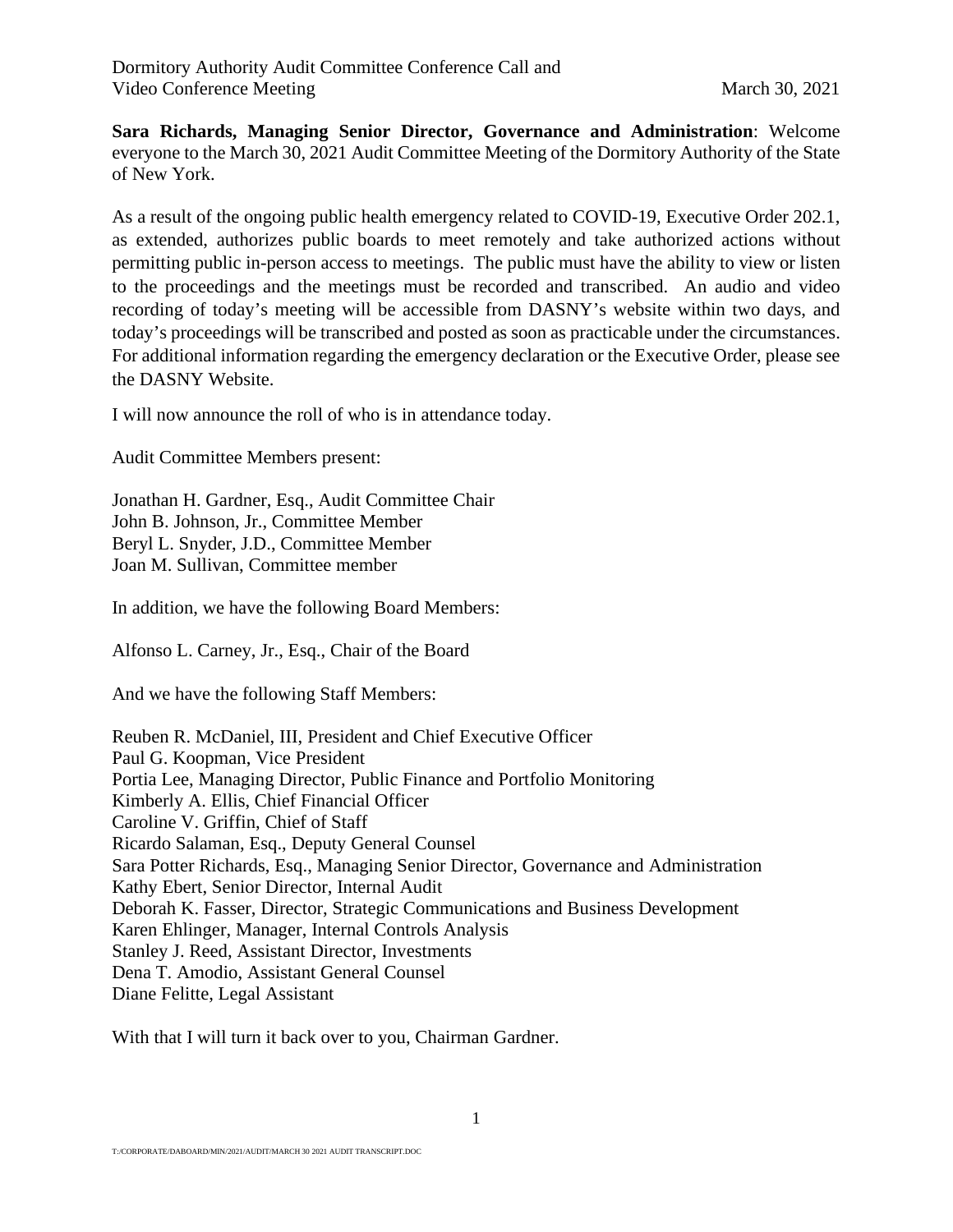**Jonathan Gardner. Audit Committee Chairman**: Thank you, Sara. Behind Tab 3 are the Minutes from our last Audit Committee Meeting. Hopefully everyone has had a chance to look at those minutes. Does anyone have any comments or changes that they would like to propose?

Hearing none, can I have a motion to approve the Minutes?

**Joan Sullivan, Committee Member:** Joan Sullivan, I move to approve the Minutes.

**Chairman Gardner**: Thank you Joan.

**Beryl Snyder, Committee Member**: I will second. This is Beryl.

**Chairman Gardner**: Thank you Beryl. Is anyone not in favor of approving the Minutes? Hearing none, the Minutes are approved.

I am going to turn this over to Kim Ellis to talk about the Investment Guidelines.

**Kimberly Ellis, Chief Financial Officer:** Thank you Jon. As described in my memo, we are looking and proposing an update to Section nine of the Investment Policy and Guidelines to allow for permitted investments to be purchased, sold or presented for redemption by secure electronic means.

This is in response to an issue identified by Internal Audit during a recent audit of the Investments Unit and will align the Guidelines with current practice. The current Guidelines only allow such authorization to be evidenced in writing.

As noted in my memo, "electronic means" shall include a secure electronic transmission via our trustee or custodian website, using user ID, password and authentication keys issued by the trustee or custodian bank. Clear segregation of duties is in place by requiring someone other than the initiator to approve the transactions.

Members should have received an updated version of the Guidelines in their OneNote earlier today, which addresses needed corrections to the language previously provided.

Are there any questions?

**Chairman Gardner:** Are we all happy**?**

**Mr. Carney**: Kimberly, thank you very much for taking a look at and addressing my concerns.

**Ms. Ellis:** No. Thank you, I appreciate it.

**Chairman Gardner**: If there are no comments, may I have a motion to approve the Investment Guidelines and that we recommend the changes to the Investment Guidelines to the full Board tomorrow?

2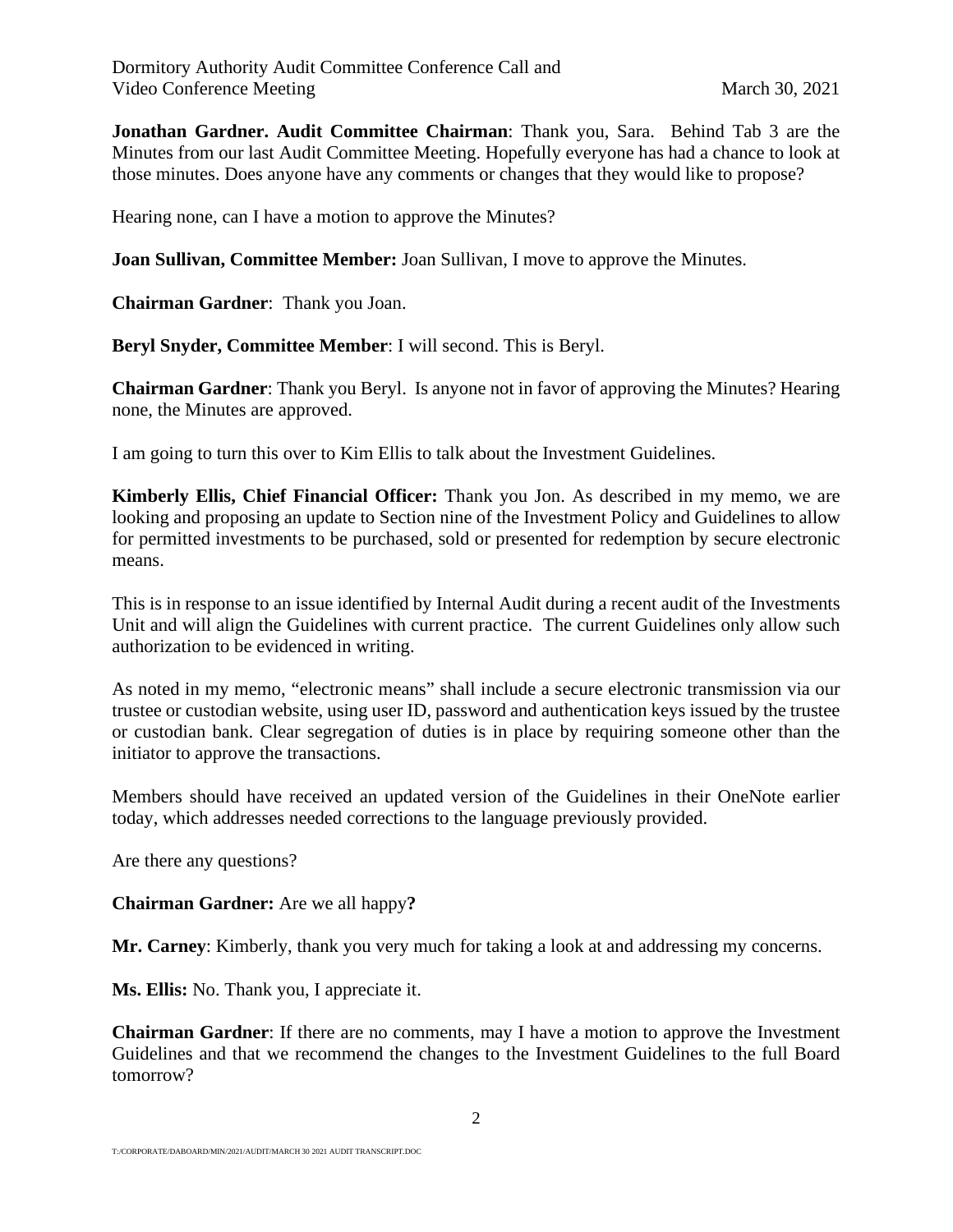**Ms. Sullivan**: This is Joan. I move to recommend the approval of the modifications to the Guidelines and furtherance to the Board tomorrow.

**Ms. Snyder:** And I will second it. This is Beryl.

**Chairman Gardner:** Thank you both. Are there any objections? Hearing none, the motion is approved.

Our next report is on the subject of Internal Controls and will come from Karen Ehlinger.

**Karen Ehlinger, Manager, Internal Controls Analysis**: Thank you, Mr. Chair. I would like to go over the Internal Control Guidelines. They were last updated in 2018. I am not recommending any changes at this time. There have been no updates to any authoritative Internal Control pronouncements and no changes to the Guidelines are recommended. That includes the Office of the State Comptroller, whose guidelines we follow.

I just wanted to bring them to the Committee because we were unable to do that last year due to the Covid situation. It has been two years since I brought them to the Committee and I just wanted it recorded in the Minutes that we have reviewed them and that no recommendation for change is being made at this time.

The next item on my Agenda is an update on the Internal Control Program. We continue to work on the CSAs, the control self-assessments. That process is ongoing and one control self-assessment has been updated since my last report in November. That was the Investments CSA, and was a minor change as the result of an audit recommendation.

Control self-assessments in human resources and procurement are also in process and I continue to work with management to identify additional control self-assessments for completion. I am also working with functional units to address outstanding observations and identified in previously completed CSAs. The main focus right now is on information security and disaster recovery.

Does anyone have any questions or comments on the control self-assessments?

With respect to Internal Control training, GOER recently released updated Internal Control training and all DASNY employees are required to complete that training over the course of the next few months. GOER did not release an update last year, so this is going on almost two years since Internal Control training has been provided.

We also continue to have Internal Control Steering Committee meetings, which are an integral part of DASNY's Internal Control Program. Those meetings bring together executive management to discuss various Internal Control topics. Two meetings have been held since my last report in November of 2020. Our next meeting is scheduled for June.

Does anyone have any questions about the Internal Control training?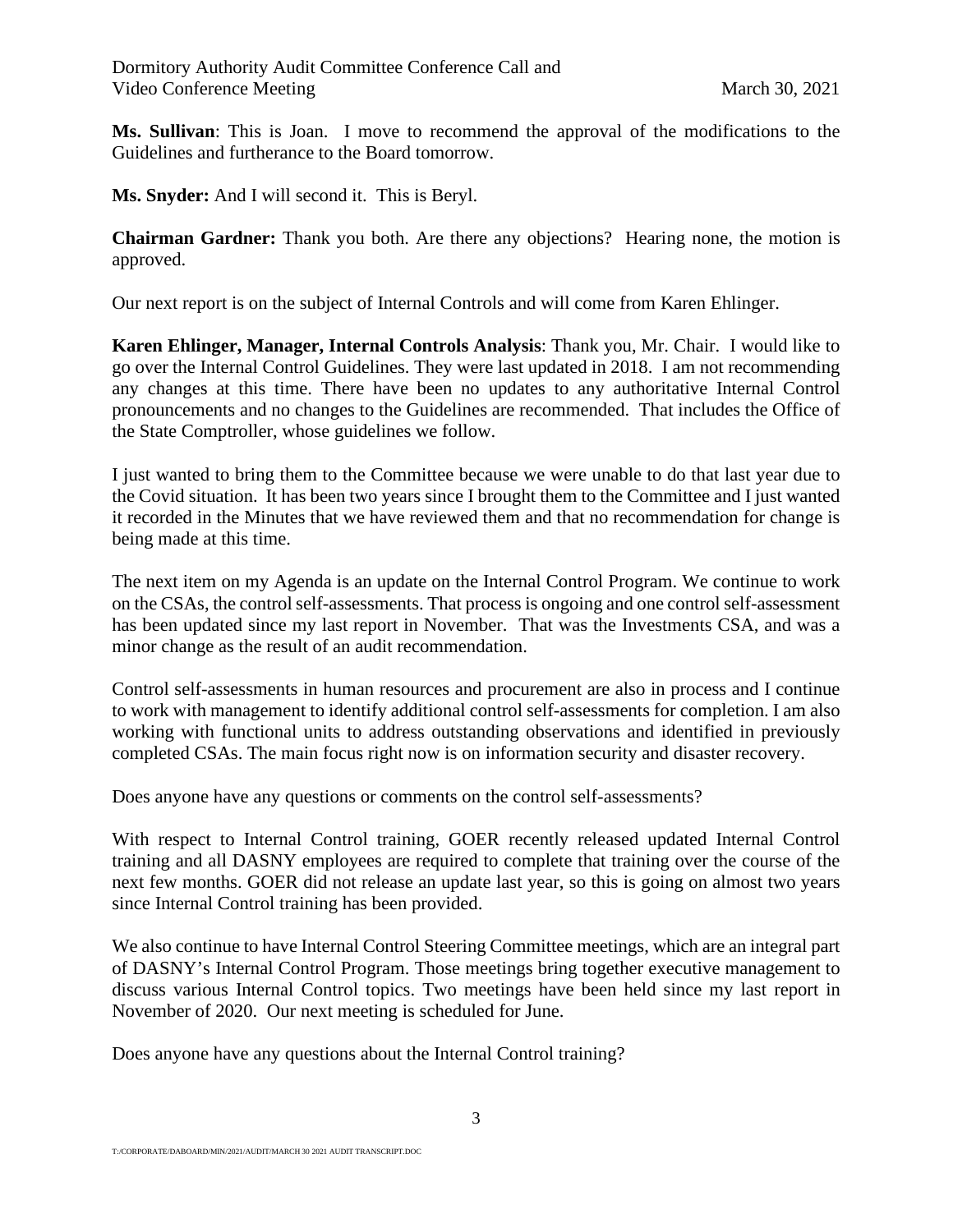The next section of my Agenda talks about Internal Control Assessment. On an annual basis, we are required to provide some type of Internal Control Certification to the Authorities Budget Office. The Authorities Budget Office has not provided a document template, so we continue to use the Division of the Budget Internal Control Certification. We anticipate that our Certification will be submitted as part of our annual required reporting to the Authorities Budget Office in June of 2021, and we anticipate that DASNY will be fully compliant with all assertions in that Certification.

We also are working on certification of management employees. Management employees are asked to sign certifications in support of the President's signature on our Internal Control Certification to the Authorities Budget Office. We anticipate about 49 or 50 management signers for fiscal year 2021, with five or six signing for the first time. We also have three people who have left DASNY in the last year and therefore will not be signing.

Does anyone have any questions on the Internal Control Assessment section?

Thank you very much, that concludes my report.

**Mr. Carney**: My question is one that Karen has heard before. Given the circumstances of the last year, the difficulties the organization has seen, the difficulties staying on top of controls and with DASNY managing the way that we do and the best we can, have there been any control stresses that you're aware of? Are you concerned about any Internal Control matters that we may not have handled this past year as well as we would have normally, based on the different locations from which people are working?

**Ms. Ehlinger:** There were stresses, certainly, with working remotely and the changes to the environment in which we work. I believe DASNY rose to the challenge and was able to overcome any stressors. We continue to work very hard to make sure that we maintain an adequate Internal Control environment throughout DASNY.

I work very closely with the internal audit function and the information security function, and I feel comfortable that our Internal Control Program is strong. There is always room for improvement, but if I allowed Mr. McDaniel to sign the Internal Control Certification and I did not feel that we had a good program, I would not be doing my job.

**Mr. Carney:** Karen, thank you. We rely on you in matters of Internal Controls and you always rise to the occasion. Thank you so much.

**Ms. Ehlinger**: You are very welcome Mr. Carney. Thank you.

**Chairman Gardner:** Al asked exactly the question that I was going to, only much more eloquently than I would have. I would only comment that we all moved to working remotely quickly. My initial response was that I can do at home what I did in my office and there is no difference. In fact, it was quite different, and while the differences have been subtle, they all developed over this period. I would think that the culture of internal controls is the most difficult thing to try to keep your finger on. And if we don't return entirely to the way we used to be—getting together every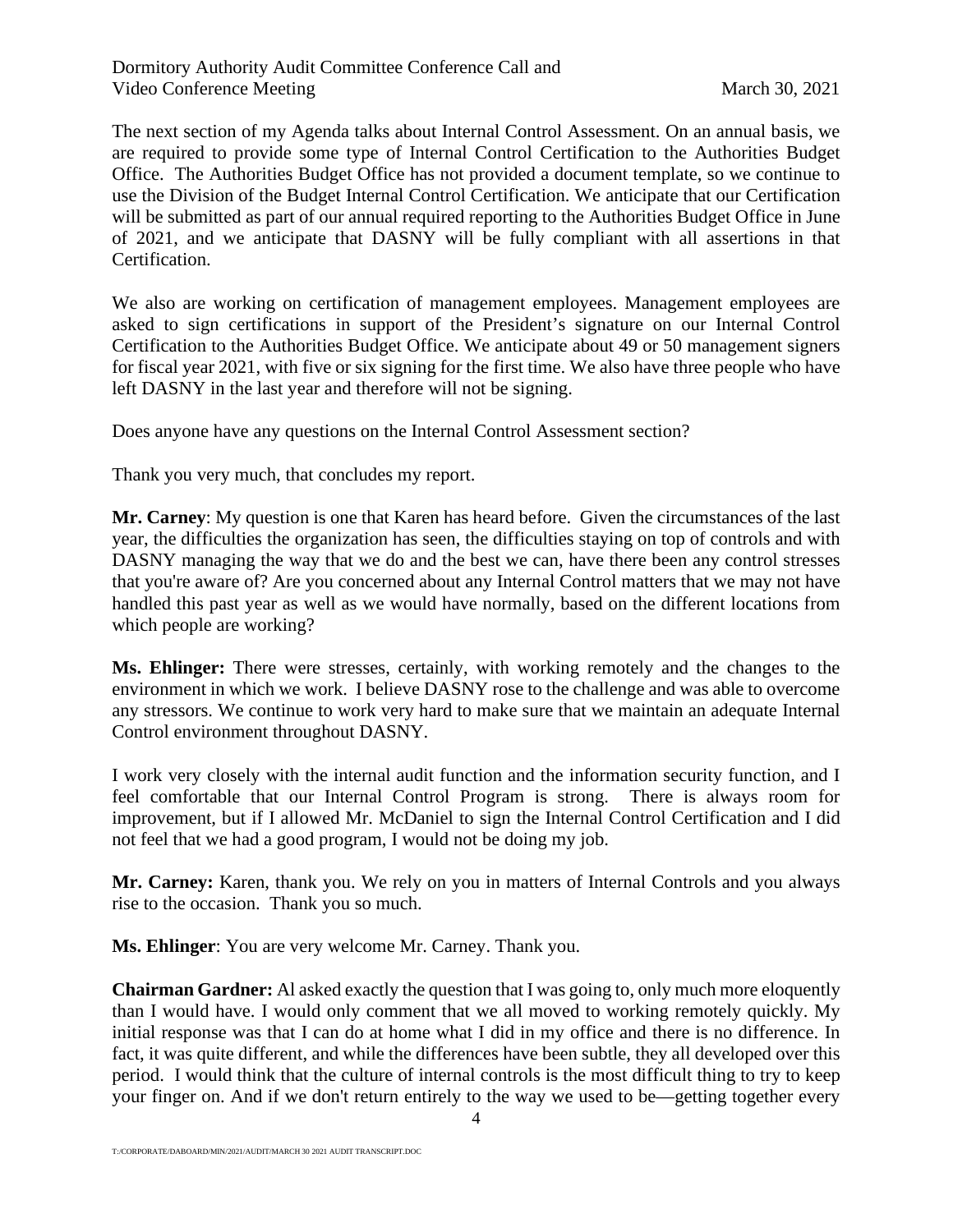day in a central office, the issue will be even more pronounced with new people who never worked in the central office. We will just see how that evolves, as it's not entirely within our control.

**Ms. Ehlinger**: No, it is not, and I do think DASNY did a very good job. It was stressful, and it took a lot of people working very hard and working together, but I think we overcame a lot of the obstacles that were before us.

**Chairman Gardner**: I agree with that. In light of the disparate things that DASNY does, since we are not a single focused entity, we had to do a lot of different things while working remotely. It's remarkable how well the staff was able to manage it. Thank you, Karen. Are there any other questions before we move on to Kathy Ebert's presentation?

Kathy is going to give us an overview. I will turn this over to you, Kathy.

**Kathy Ebert, Senior Director, Internal Audit**: Thank you, Chairman Gardner.

Today we will be going through the results of our 2021 Audit Plan and then proposing for your approval our 2021-22 Internal Audit Plan. I would like to start with highlighting some of our accomplishments during the past year. Despite the challenges, our team successfully completed a variety of engagements and projects working from home. Every day our team continued to be productive and flexible, working on audits, special projects, education and collaborating with other departments.

I am just going to highlight a few of those areas more specifically for you. We coordinated audit activities with KPMG, where they relied on us more than in previous years, especially to collect documents, due to their audit being performed 100% remote. We played an active role in advising the Enterprise Risk Management Committee and assisting to identify and prioritize DASNY's top risks. We completed two governance engagements and we fulfilled a management request to assess for controls and efficiencies in the payment process, which was modified in response to adapting to the circumstances to work from home.

Next let's turn to the 2020-2021 Audit Plan status. Overall, there are 11 projects completed and seven in process. Three of those seven are essentially complete, of which two are awaiting management responses and one for an exit meeting. The two areas postponed were replaced with other engagements as reflected. Grants has been postponed due to the lack of processing during the fiscal year 20-21 and we will continue to reassess that. Payroll is in the process of implementing a new application and once that implementation has been completed, we will commence that audit.

At this time, I would like to request to go into Executive Session. John?

**Reuben McDaniel, President and Chief Operating Officer**: Before we do that, I just want to say that during Covid, as we started making payments and such, we asked Kathy and her team to step in and provide a second look at the process, given how different it was for us and how quickly we transitioned. Her team did a great job in assisting us and I just want to say, for the record, that we appreciate that. It was a big help. With all the efficiencies that we created during this period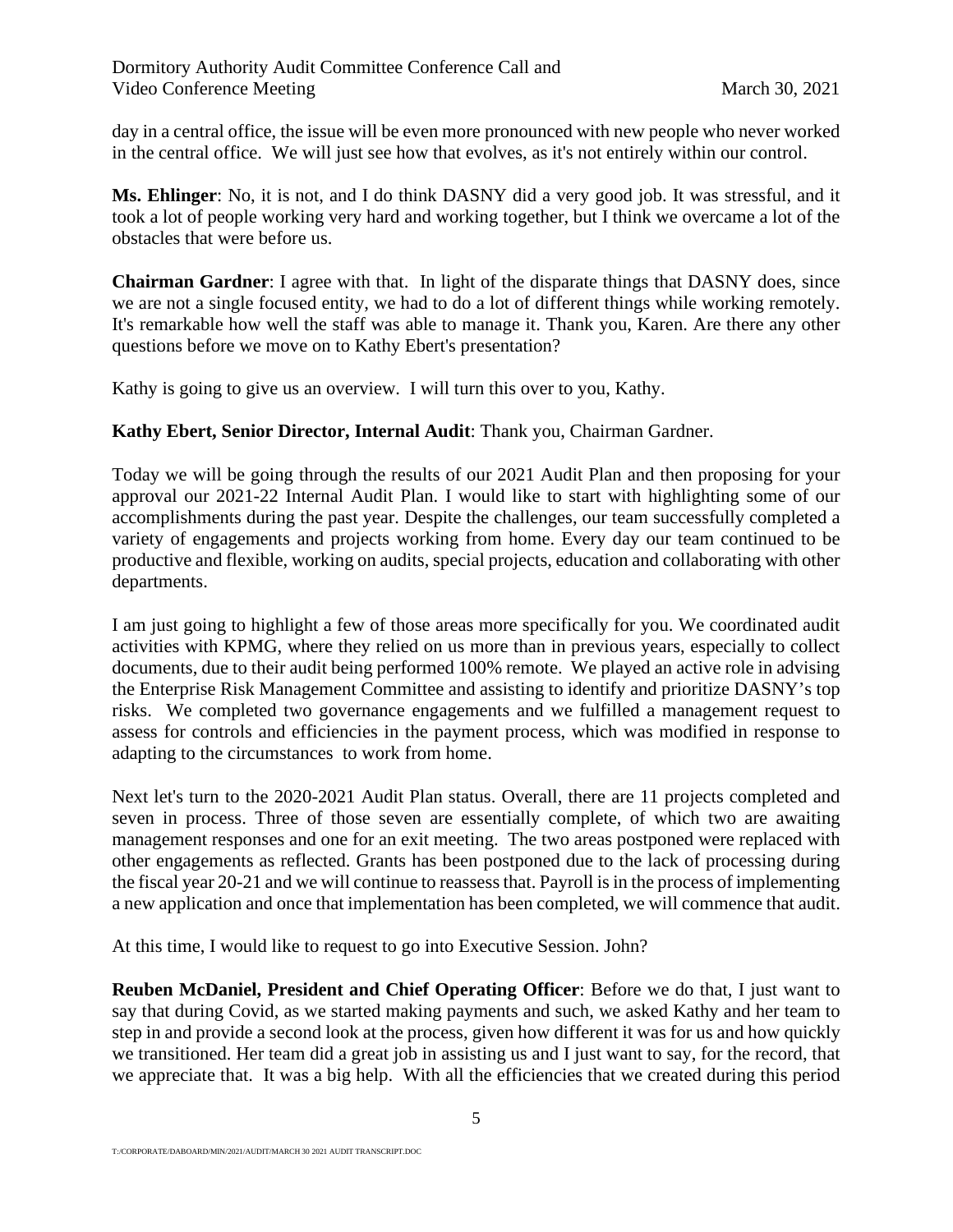of time, it was important to make sure we didn't slip up and to make sure our business is protected. Kathy, thank you for that.

**Ms. Ebert:** Thank you.

**Chairman Gardner**: Thank you. Could I have a motion to go into Executive Session to discuss the financial and credit history of particular corporations, proposed, pending, or current litigation and the employment history is a particular person's with matters, leading to the appointment, employment, promotion, demotion, discipline, suspension, dismissal or removal of particular persons?

**Ms. Sullivan**: Joan Sullivan. I make the motion.

**Chairman Gardner**: Thank you.

**Ms. Snyder**: Beryl Snyder. I'll second it.

**Chairman Gardner**: Thank you. Is anyone opposed? Hearing none, we can go into Executive Session.

## **EXECUTIVE SESSION**

## **PUBLIC SESSION**

**Chairman Gardner**: We are back in Public Session, I would like to note that we have just concluded an Executive Session and that no action was taken in Executive Session, other than to return to this Public Session.

And now, could I ask for a motion to approve the Audit Plan?

**Ms. Sullivan**: It's Joan and I make a motion to approve the Audit Plan as presented.

**Chairman Gardner**: Thank you Joan. Is there a second?

**Ms. Snyder**: I will second it yet again.

**Chairman Gardner**: Thank you Beryl. Is anyone opposed to the approval of the Audit Plan? Hearing none, the Audit Plan is approved.

Is there any other business to come before the meeting? Hearing none, could I have a motion to adjourn the meeting?

**Ms. Snyder**: I will move. This is Beryl.

**Ms. Sullivan**: I'll second for a change.